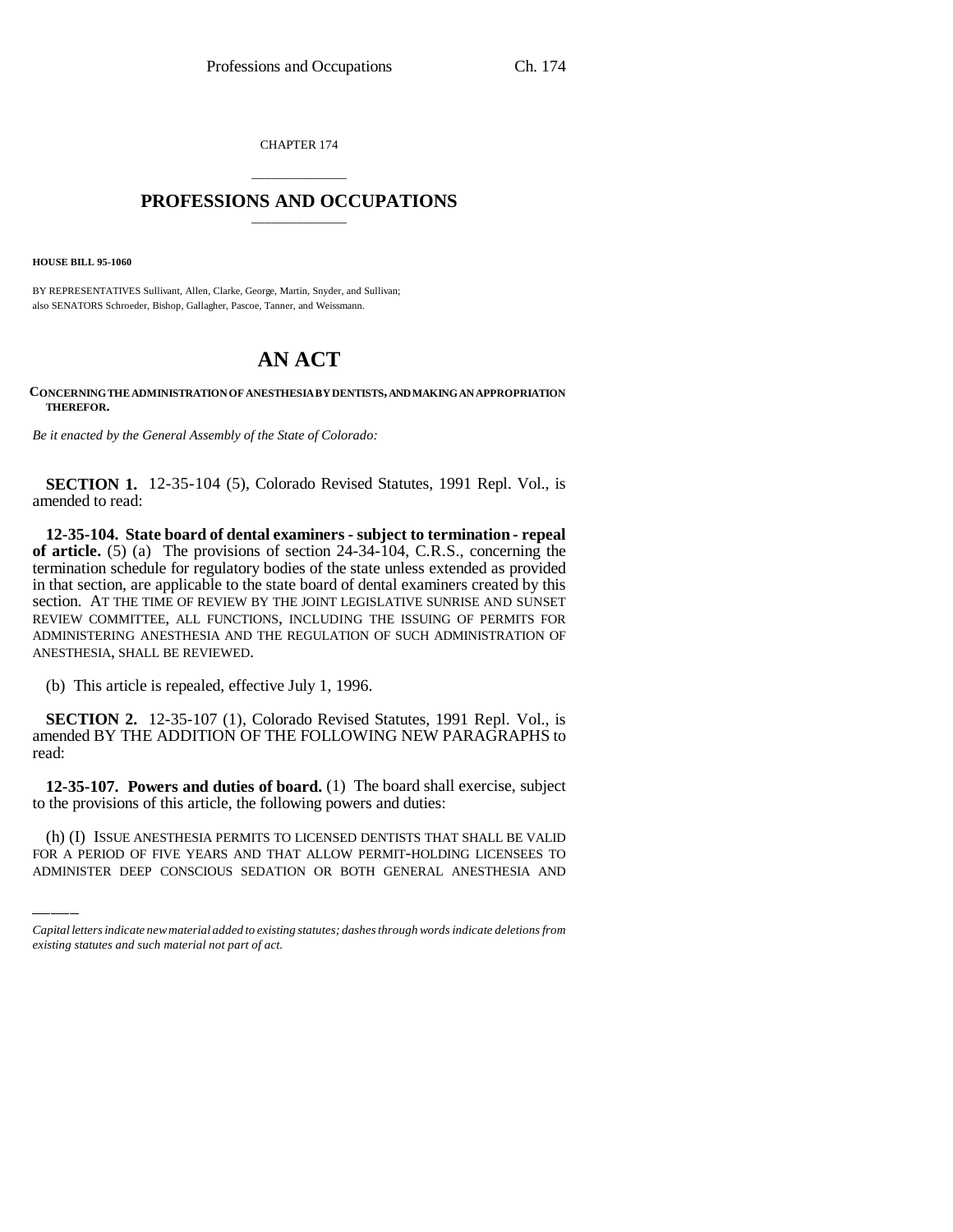DEEP-CONSCIOUS SEDATION;

(II) SET AND COLLECT A FEE FOR THE ISSUANCE OF AN ANESTHESIA PERMIT.

(i) DEVELOP CRITERIA AND PROCEDURES FOR AN OFFICE INSPECTION PROGRAM INCLUDING, BUT NOT LIMITED TO:

(I) DESIGNATING QUALIFIED INSPECTORS WHO ARE EXPERTS IN DENTAL OUTPATIENT GENERAL ANESTHESIA AND DEEP-CONSCIOUS SEDATION;

(II) REQUIRING EACH LICENSEE INSPECTED TO BEAR THE COST OF INSPECTION BY ALLOWING DESIGNATED INSPECTORS TO CHARGE A REASONABLE FEE AS ESTABLISHED BY THE BOARD;

(III) REQUIRING AN INSPECTOR TO NOTIFY THE BOARD IN WRITING OF THE RESULTS OF AN INSPECTION.

**SECTION 3.** 12-35-118 (1), Colorado Revised Statutes, 1991 Repl. Vol., as amended, is amended BY THE ADDITION OF A NEW PARAGRAPH to read:

**12-35-118. Causes for denial of issuance or renewal - suspension or revocation of licenses - other disciplinary action - unprofessional conduct defined - immunity in professional review.** (1) The board may deny the issuance or renewal of, suspend for a specified time period of not more than one year, or revoke any license provided for by this article or may reprimand, censure, or place on probation any licensed dentist or dental hygienist after notice and hearing, which may be conducted by an administrative law judge, pursuant to the provisions of article 4 of title 24, C.R.S., or it may issue a letter of admonition without a hearing (except that any licensed dentist or dental hygienist to whom such a letter of admonition is sent may, within thirty days after receipt thereof, request in writing to the board a formal hearing thereon, and the letter of admonition shall be deemed vacated, and the board shall, upon such request, hold such a hearing) for any of the following causes:

(bb) ADMINISTERING GENERAL ANESTHESIA OR DEEP-CONSCIOUS SEDATION WITHOUT OBTAINING A PERMIT FROM THE BOARD IN ACCORDANCE WITH SECTION 12-35-107 (1) (h).

**SECTION 4. Appropriation.** (1) In addition to any other appropriation, there is hereby appropriated, out of the moneys in the division of registrations cash fund not otherwise appropriated, to the department of regulatory agencies, for the fiscal year beginning July 1, 1995, the sum of two thousand three hundred thirty-four dollars (\$2,334), or so much thereof as may be necessary, for the implementation of this act.

(2) In addition to any other appropriation, there is hereby appropriated, to the department of law, for the fiscal year beginning July 1, 1995, the sum of five hundred one dollars (\$501), or so much thereof as may be necessary, for the implementation of this act. Such appropriation shall be from cash funds received by the department of regulatory agencies from the division of registration cash fund.